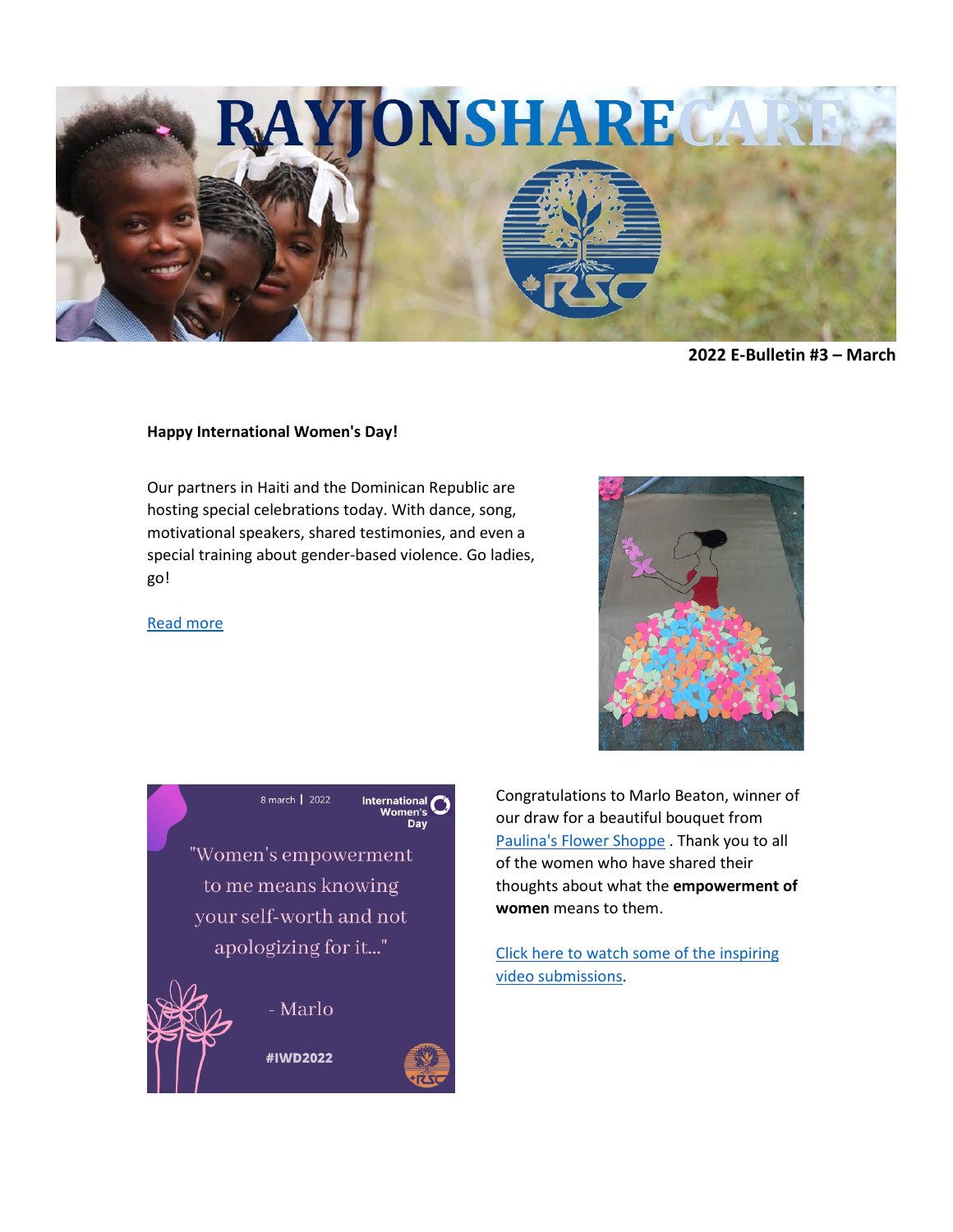*'"Women's empowerment to me means that all women, throughout the world and in all forms, are celebrated and embraced for who they are."- Lindsey*



**An Evening with Myriam J. A. Chancy REGISTER NOW!**

Join us **Thursday, April 7th at 5:00 PM** as we welcome celebrated Haitian-Canadian-American author Myriam J. A. Chancy. Myriam will share from her latest novel, [What Storm, What](https://rayjon.us10.list-manage.com/track/click?u=26a802bf5fed5b96d3ff31194&id=bee6bc0b13&e=c1338905bf)  [Thunder,](https://rayjon.us10.list-manage.com/track/click?u=26a802bf5fed5b96d3ff31194&id=bee6bc0b13&e=c1338905bf) helping us to understand the aftermath of the 2010 Haiti earthquake, and its connection to migration issues in the Dominican Republic and Latin America. Moderated Q&A with the audience to follow Myriam's talk.

*This virtual event is FREE and all are welcome.*

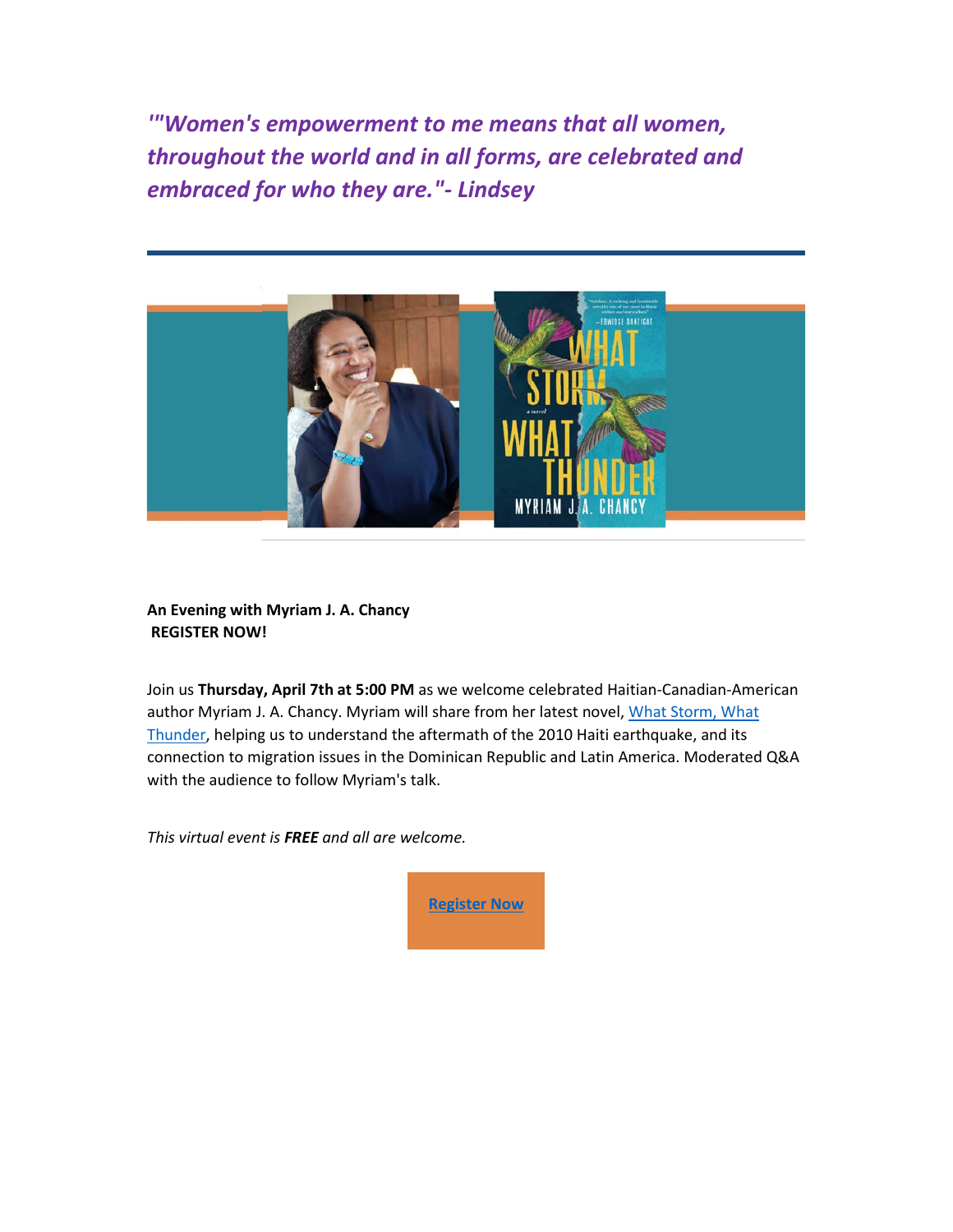

*Women's Federation Breadfruit Progress!*

What better day then IWD to celebrate the growth of breadfruit saplings in the Haitian Women's Federation's sustainable tree nursery. They are aiming for 1,000 by June, 2022!

Soon, saplings will be mature enough to be distributed throughout the surrounding villages, so that more farmers can grow nutritious breadfruit - and bring it to the Women's processing factory for milling!

We are also excited to announce that we've received a generous grant from our partners at **[PWRDF](https://rayjon.us10.list-manage.com/track/click?u=26a802bf5fed5b96d3ff31194&id=7c2317c9ab&e=c1338905bf)** to support the next phase of this ambitious project. Hooray!



## *It's Podcast Time!*

Did you catch Rayjon's episode in the fabulous Tapestry 2030 podcast series last year? **Get ready for Season 2!**

We are thrilled to be working again in partnership with the [Ontario Council for](https://rayjon.us10.list-manage.com/track/click?u=26a802bf5fed5b96d3ff31194&id=f2908e5d3d&e=c1338905bf)  [International Cooperation,](https://rayjon.us10.list-manage.com/track/click?u=26a802bf5fed5b96d3ff31194&id=f2908e5d3d&e=c1338905bf) and development organizations from across Ontario for Season 2, coming in **APRIL**!

Curious who our international guests will be this time? Wonder what incredible project and theme we'll be discussing? Hold on to your seats - we're going to let the anticipation build slowly :)

In the meantime, we encourage you to go back and listen to all of **Season 1!** (You'll find us in [Episode 7: Haitian Women in the](https://rayjon.us10.list-manage.com/track/click?u=26a802bf5fed5b96d3ff31194&id=a872e4c07a&e=c1338905bf)  [Lead\)](https://rayjon.us10.list-manage.com/track/click?u=26a802bf5fed5b96d3ff31194&id=a872e4c07a&e=c1338905bf). We've also re-released that episode, completely in Haitian Creole: **[Fanm Ayisyen](https://rayjon.us10.list-manage.com/track/click?u=26a802bf5fed5b96d3ff31194&id=d89f4966fd&e=c1338905bf)  [nan lidèship](https://rayjon.us10.list-manage.com/track/click?u=26a802bf5fed5b96d3ff31194&id=d89f4966fd&e=c1338905bf)**.

(If you don't use Spotify, you can still listen to all episode[s here.](https://rayjon.us10.list-manage.com/track/click?u=26a802bf5fed5b96d3ff31194&id=1781890f2b&e=c1338905bf)).